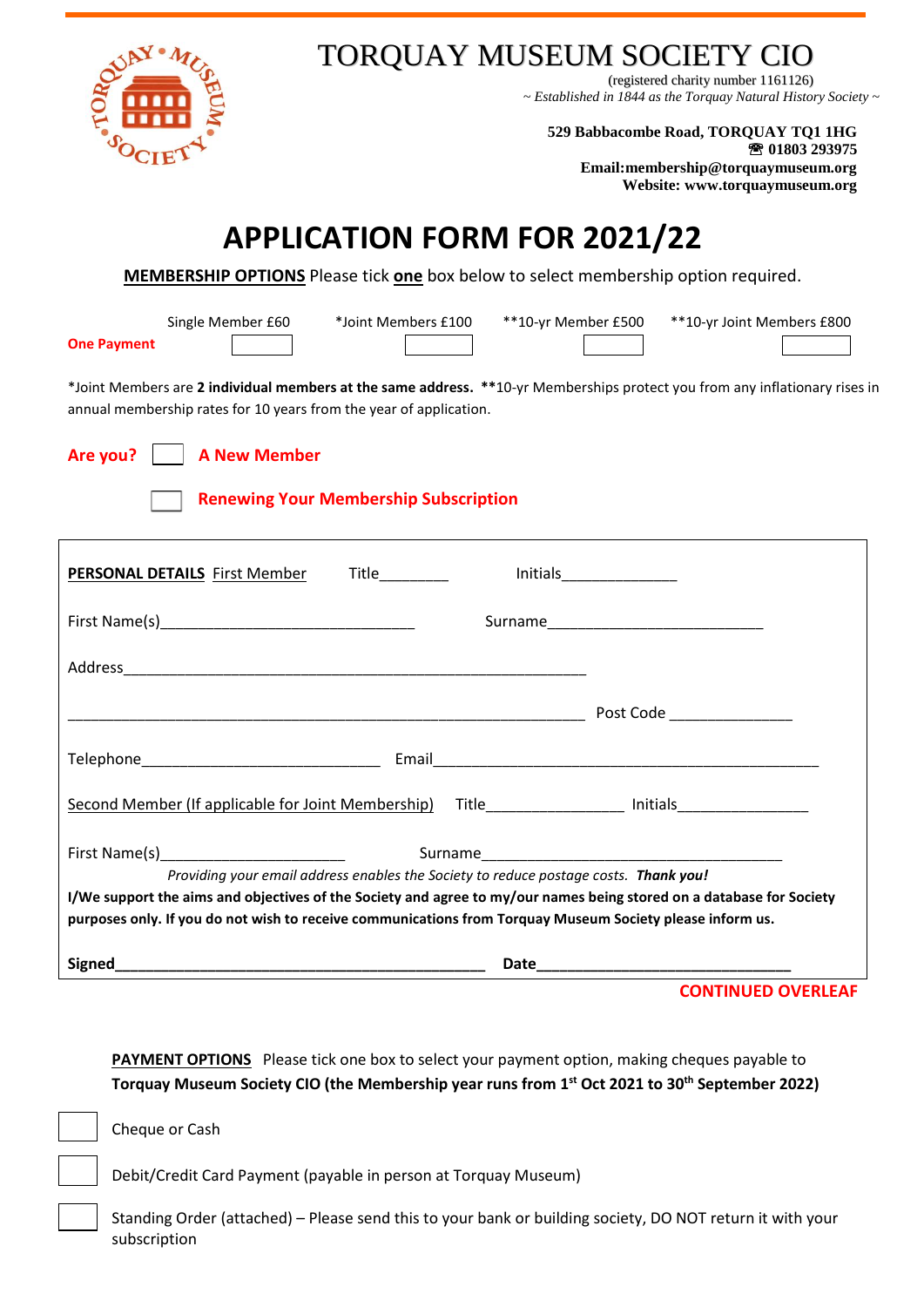#### **PLEASE RETURN THIS APPLICATION FORM ASAP, BY HAND OR BY POST.**

**Please note that in order to save on postage costs, Membership cards can be collected from the Museum and will not be posted out.**

| <b>OFFICE USE ONLY</b> | Subs Paid:     |                         | Vol. Donation: | £              |
|------------------------|----------------|-------------------------|----------------|----------------|
| Cheque Number          | Database Entry | Date M'ship Card Issued |                | Membership No. |